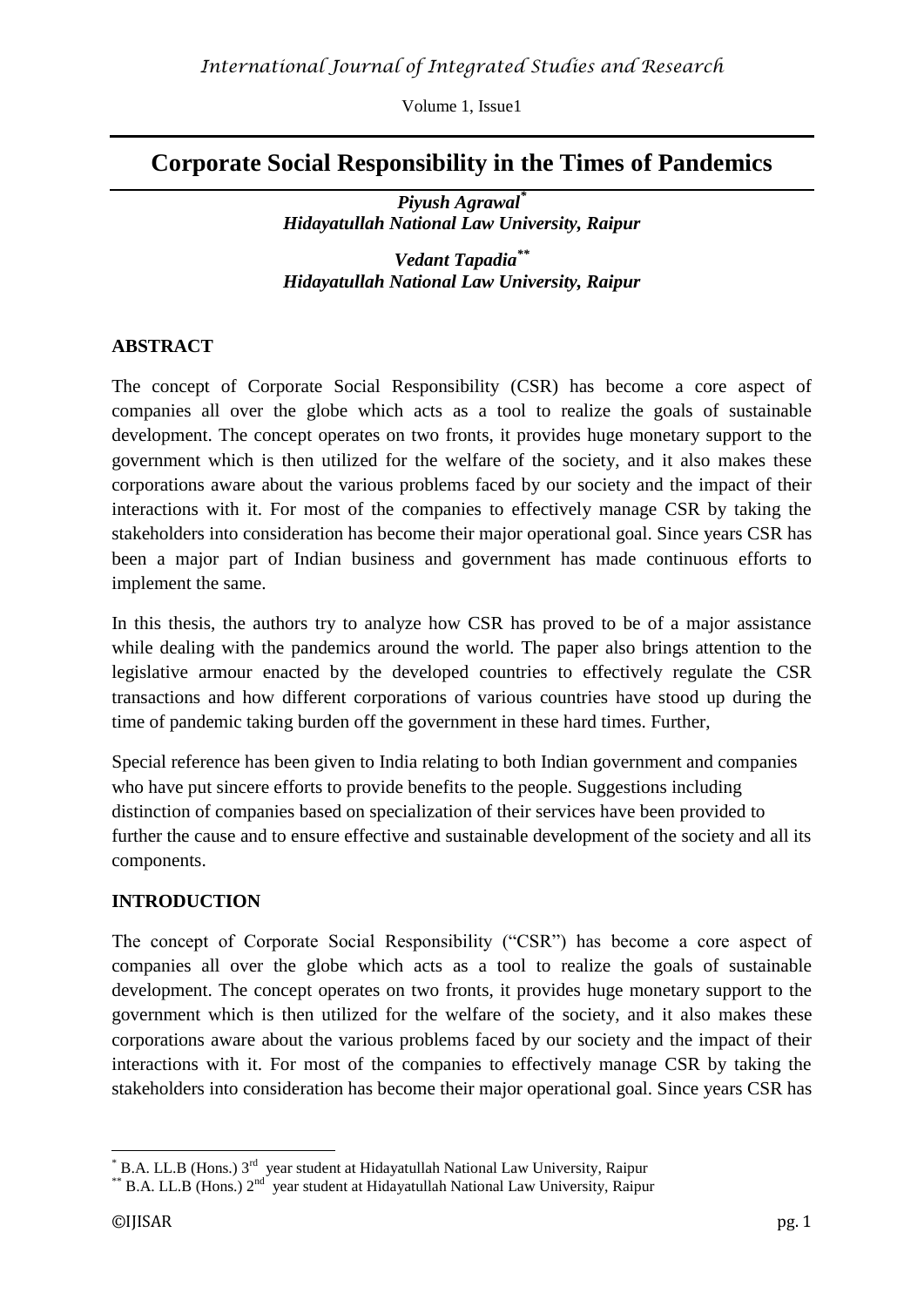been a major part of Indian business and government has made continuous efforts to implement the same.

"With great power comes great responsibility"<sup>1</sup>, the control over great powers and to be able to do good comes along with the heavy responsibility for their happenings. For everyone that has been given much, much will also be demanded; and likewise, he who has been entrusted with a lot, a lot more will be asked. The corporate sector and the big enterprises based in the developing countries find themselves in the same position of power in today's world. While operating, there is a mutual transfer of benefits between the corporations and its host country. However, these corporations, at times, bring with it a loose code of conduct which governs its actions in the society and hampers with the development of its host country. With the power and influence that the corporations hold, a relaxed code of ethical conduct results in the host country being exploited in lieu of the corporations' interest. Rather than providing the critical economic support, the corporation end up hindering the social as well as the economic development of the country.

Since the corporations occupy the pole positions in the development of a country, and the regard and disregard of its responsibilities have a huge impact on the economy as well as the infrastructure development of the country. The mammoth tasks undertaken by the corporations as a part of its functioning such as providing employment opportunities to the working population of our country, building up the resources of the country are absolutely essential for its development along with the development of its workforce. Apart from these social perks, the big enterprises also act as the backbone of the host countries economy by being the biggest source of tax revenue. The stellar profits that these corporations earn are subject to the domestic taxes under the municipal law of the country and provide for a valuable source of revenue for the country which helps boost its economy and develop at an increasing rate. However, if the functioning of the corporations is not regulated and controlled and if the conduct of these corporations is eased, they can have an equally disadvantageous impact on the country along with its economy. The environmental impact that these corporations have can be severe. In lieu of maximizing profits, these corporations often put their individual interest over the national interests and thus have a detrimental impact on the environment. The monetary support and the political pressure that the corporates hold give them an undue influence over the government of the country and the public at large. This further helps the corporates in pursuance of their private interests even at the cost of the country's resources.

Hence, it is evident that the corporations through its actions disguised as globalization may be exploiting its host country having detrimental economic as well as social consequences which hinder its development. Thus, the corporations have been asked to show some kind of responsibility and care towards the society that draws all its resources from and thrives in. This attitude of the corporations, which integrate their own personal growth with the development and welfare of the country is known as "Corporate Social Responsibility" or

<sup>1</sup> Stan lee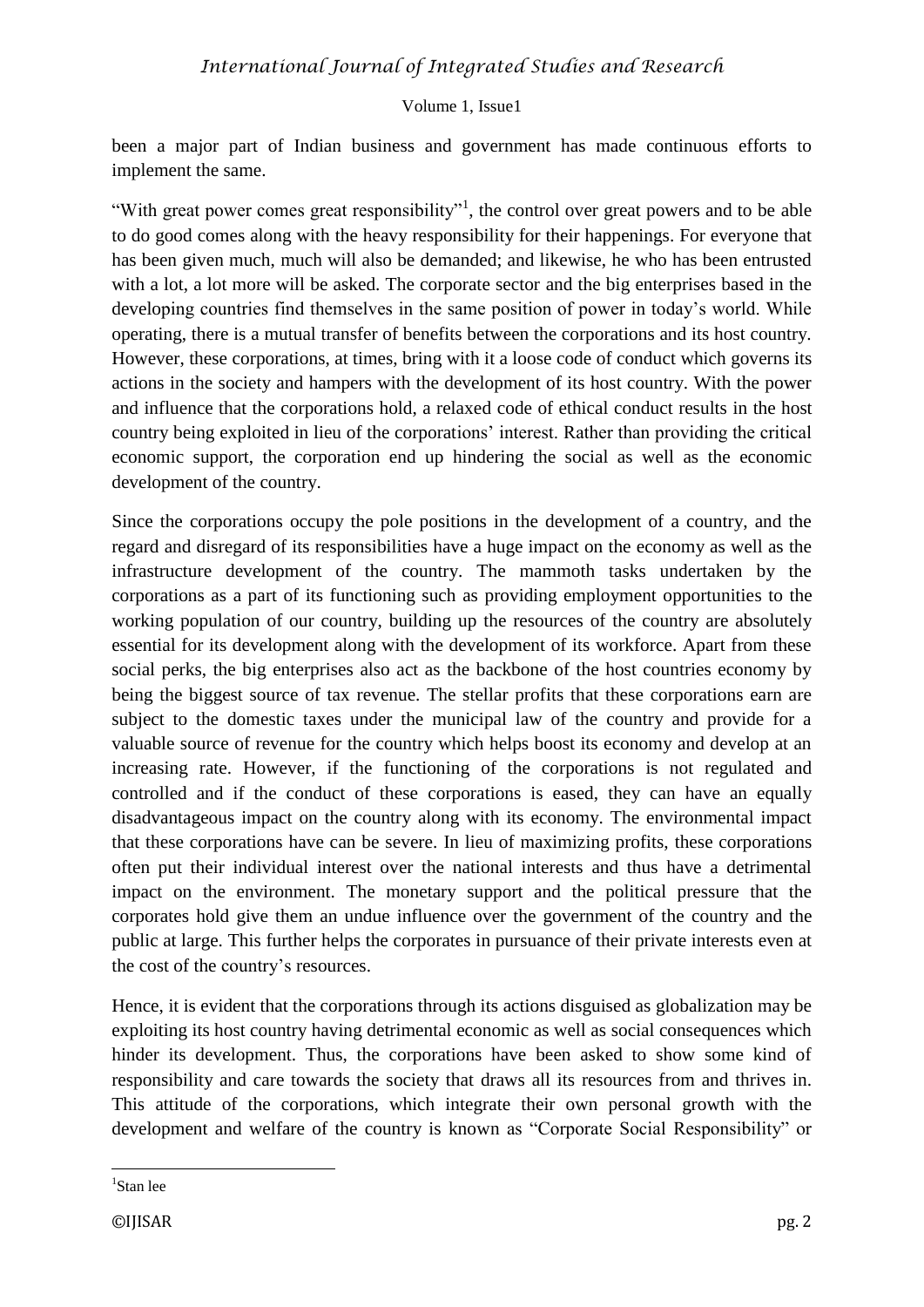## Volume 1, Issue1

"Corporate Citizenship". Corporate social responsibility (CSR) can be defined as a business model that makes a country socially accountable to itself as well as the public at large. By practicing social responsibility, the companies become conscious of their influence and impact on the society such as its impact on the environment, economy of the country, etc. If a corporation engages in CSR, it means that along with the ordinary course of business, the organization also gives back to the society that it thrives on and enhances it.

In a developing country like India, which also deals with innumerable social problems such as extreme poverty, unemployment, higher infant mortality rate, gender inequality, etc, the role of corporations in the working on the society and its responsibility towards it is further magnified. While the country must manage its resources between developmental causes such as military spending and social causes as education. The corporates can provide and aid the country with some extra monetary support or by furthering the social agendas of the country. Especially at the time of emergency, for example the corona virus pandemic, these corporations with the help and use of their grand resources, can be life saving for the people of the country and can assist the government for the betterment of the public at large. This was seen in the USA during the world wars when the industries and manufacturing units of the big corporations such as "Ray-Ban" started manufacturing military equipment's to aid the country in war time and thus protecting its people from the enemies.

Hence, the role of the corporations and their responsibilities towards the society is the most in developing countries like India whose resources are constantly burdened with increasing needs. However, in the absence of proper and focused legislation, regulating the conduct of these organizations that are also capable of having a detrimental effect on the society and hinder the development of the country. Let us look at some developed countries and how they equip themselves to properly regulate the workings of the corporations in their country in order to maximize their benefit to the society.

In this thesis, the authors try to analyze how CSR has proved to be of a major assistance while dealing with the pandemics around the world. The paper also brings attention to the legislative armour enacted by the developed countries to effectively regulate the CSR transactions and how different corporations of various countries have stood up during the time of pandemic taking burden off the government in these hard times. Further special reference has been given to India relating to both Indian government and companies who have put sincere efforts to provide benefits to the people. Suggestions including distinction of companies based on specialization of their services have been provided to further the cause and to ensure effective and sustainable development of the society and all its components.

# **RELIABILITY ON CSR AT THE TIME OF PANDEMIC**

Though corporates always bear social responsibility, these responsibilities are intensified at the times of emergencies. When an emergency hits, even the vast resources of a country are not sufficient to deal with the needs of the situation, and thus assistance from the corporates in these difficult times in invaluable for the social betterment of the country. This assistance in not only in monetary terms but also through the huge infrastructure that the corporations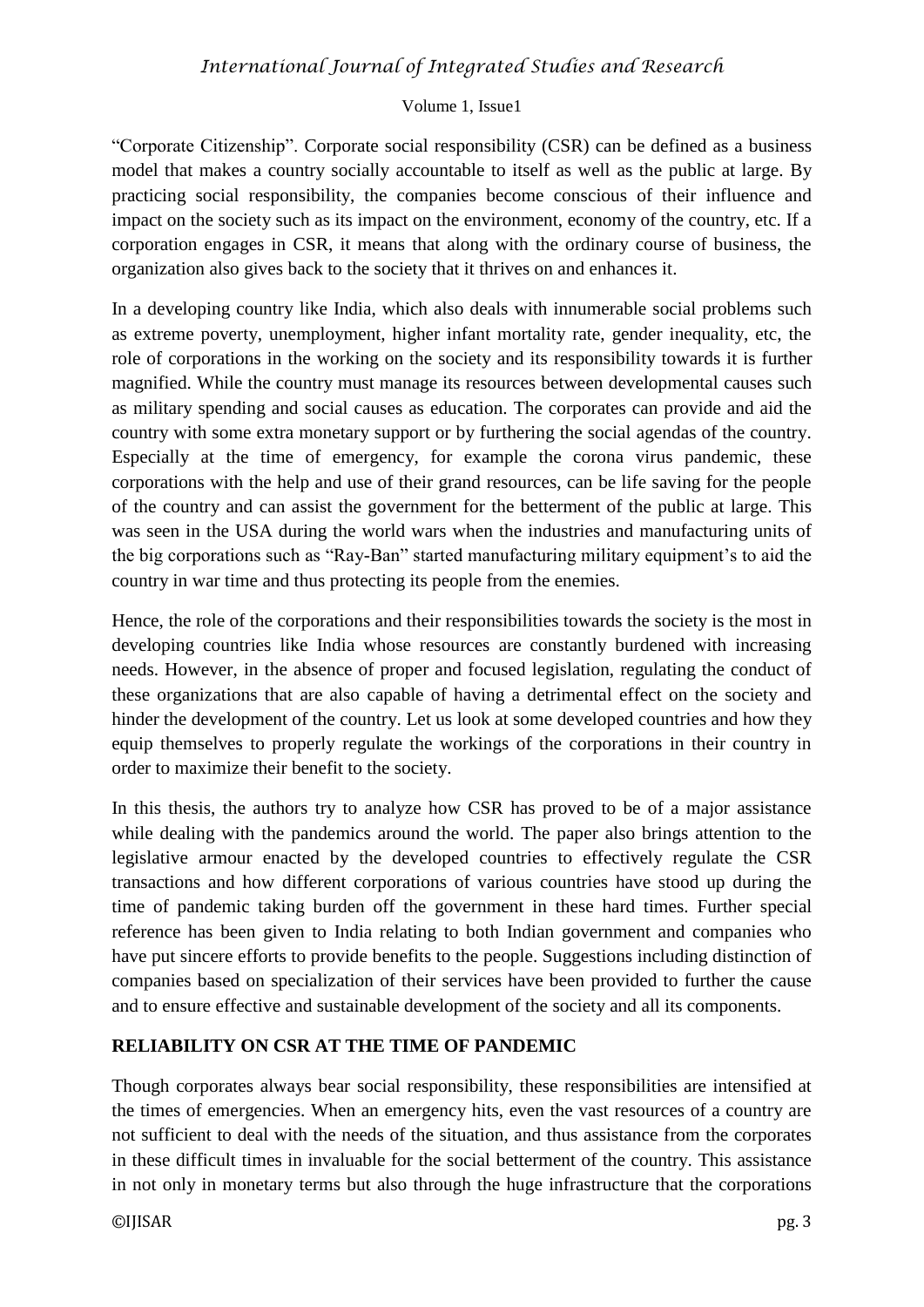## Volume 1, Issue1

possess. For example, the unexpected spread of the Corona virus and its evolution into a pandemic. This pandemic single handedly increased weariness and mortality rate over a vast geographic area and results in hampering social, economic, and political aspects. Though pandemics are unforeseeable, they do have a noticeable trend, they have occurred in a time span of 10 to 50 years since the  $16<sup>th</sup>$  century. The reasons for rise of pandemics over the last century is increase in worldwide travel and industrialization, urbanization, advancement of technology and substantial exploitation of natural surroundings. $<sup>2</sup>$ </sup>

The existence of pandemic is a public health emergency and each country requires huge amount of infrastructure, resources and financial capital to overcome the deadly disease. The government generally adopts policy that provides financial assistance to the victims for relief and revival without augmenting national saving and alleviation are expected to increase the losses of government from such a disaster.<sup>3</sup> The government also focuses on expanding and sustaining investment to build better healthcare facilities to fight the pandemic. To prevent government from incurring huge welfare loss, corporate sector steps up by providing a helping hand to the government in the form of Corporate Social Responsibility (CSR). Government stimulates better CSR practices within the private space by employing noninvasive and soft law methods.<sup>4</sup>

In the past, there has been several outbreaks like COVID-19 and each time corporate sector has fulfilled its duty by contributing a part of its profit back to the society. The instance of outbreaks includes **HIV/AIDS** which was first identified in Democratic Republic of Congo in 1976 and was at its peak between 2005 and 2011 and had taken more than 36 million lives since 1981. To combat this global pandemic, ICICI Bank (India) and USAID (USA) had admitted to setting up an innovative corporate social initiative, the Indo-US Corporate Fund for HIV/AIDS for the interested companies to contribute.

Private philanthropies including corporations, non-governmental organizations and individuals have contributed US\$ 680 million for fighting global pandemic HIV and AIDS. The contributors include The Bill and Melinda Gates Foundation, Gilead Sciences, ViiV Healthcare, Aidsfonds and Elton John AIDS Foundation.<sup>5</sup>

Apart from financial contribution, many corporates had taken several measures to raise awareness about AIDS/HIV among the people. Like, Gessy Lever (the Brazilian subsidiary of Unilever) fosters safe sex through use of its product (AXE deodorant). Similarly, Hewlett Packard provides general education and creates awareness about HIV and AIDS among the poor communities in Brazil, India and South Africa through its 'Digital Villages' programme.

<sup>&</sup>lt;sup>2</sup>Vol. 9, Nita Madhav et al., Disease Control Priorities: Improving Health and Reducing Poverty Chapter 17 (3rd ed. Jamison DT, 2016).

<sup>&</sup>lt;sup>3</sup>Barry Anderson, Budgeting for Disasters, OECD

<sup>4</sup>GivingForce Team, Does Government have a Role to Play in Corporate Social Responsibility, Giving Force (May 9, 2018), https://www.givingforce.com/does-government-have-a-role-to-play-in-corporate-socialresponsibility/.

<sup>&</sup>lt;sup>5</sup>Funding for HIV and AIDS, Global information and education on HIV and AIDS (Oct. 01, 2019), https://www.avert.org/professionals/hiv-around-world/global-response/funding.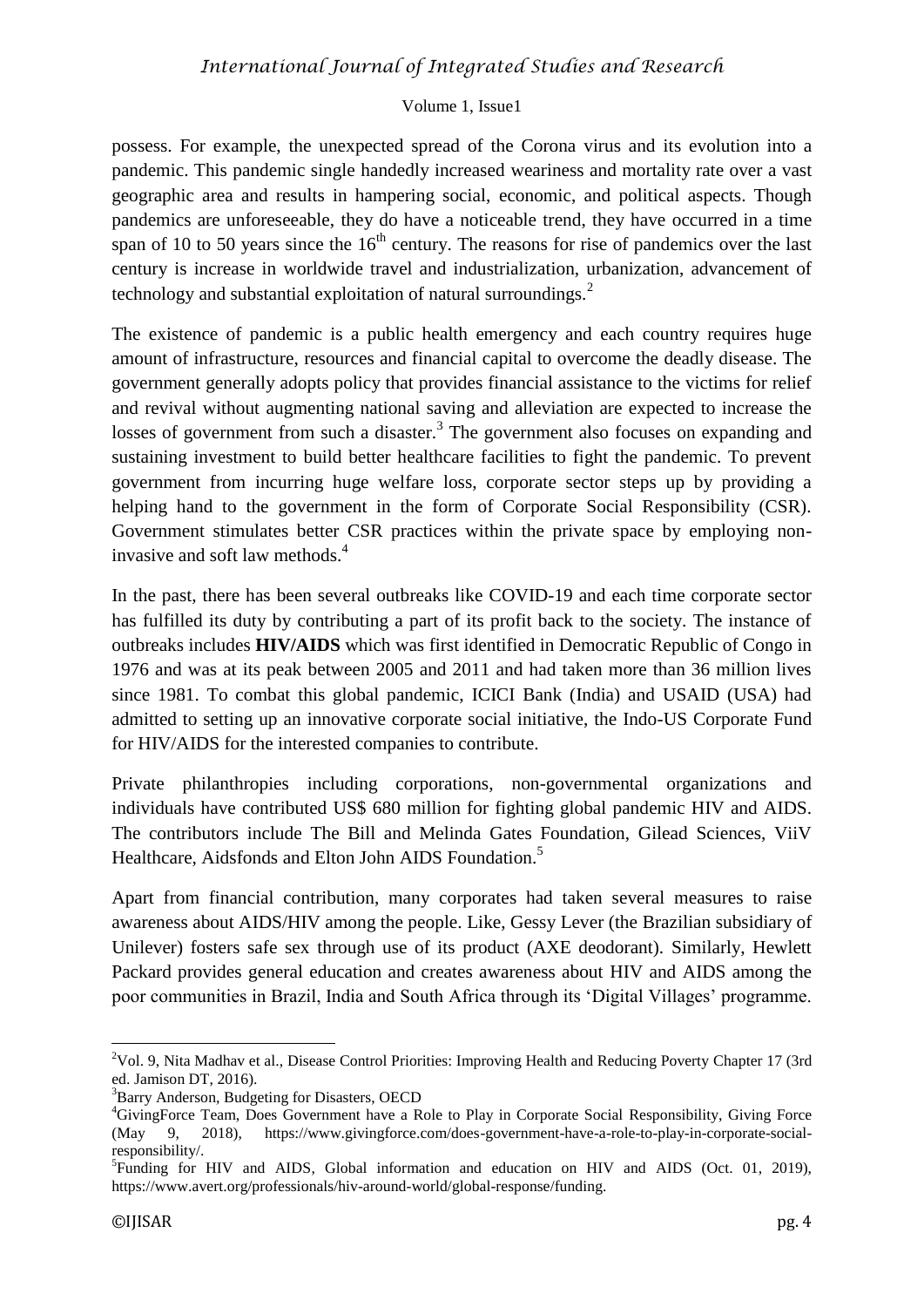#### Volume 1, Issue1

One of the Kenyan businessmen took an HIV test on national television to stimulate people for voluntary testing.<sup>6</sup> Levi Strauss & Co., a US company has also made pioneer efforts to combat HIV/AIDS. In 1982 it has contributed towards the first AIDS clinic in the world. Apart from it, the company has a worldwide giving programme and aids communitybased programs in more than 40 countries.<sup>7</sup>

Another pandemic where corporate had a major role in combating it was **H1N1 Swine Flu** which originated in Mexico in 2009 and thereafter spread in all other nations. Under such circumstances, Roche, the Swiss pharmaceutical company had made sure that ample quantities of influenza vaccine "Tamilflu" would be available in incident of a global pandemic.<sup>8</sup> The company has conceded sub-license and provided technical knowledge to companies in India, China and South Africa and other low-middle countries to develop generic version of the drug.

Another example is that of the most vital pandemic that recently occurred, **Ebola**. It was first reported in South Sudan, Yambuku and in a village near Ebola River in 1976 but the largest outbreak was at Guinea in 2014. Corporation's response to this virus was commendable. Merck & Co. provided Ebola vaccine V920 to Democratic Republic of Congo. Merck through its Medical Outreach Programme took initiative to provide its products to Liberia and Sierra Leone. Merck also took initiative to provide training to build isolation units in hospitals of Liberia.<sup>9</sup> Facebook, Cisco, Allen Family Foundation, Inveno collaborated with NetHope, an Non-Governmental Organization to support effective communication to control spread of Ebola in West Africa and foster sustainability in the area. The World Cocoa Foundation [group of 115 companies that encourages sustainable cocoa economy] contributed \$6 lakh to aid Ebola care.<sup>10</sup>

Another pandemic that was much debated about is **Zika Virus.** It first emerged in monkeys of Uganda in 1947. Later in 1952 it was identified in humans. The first outbreak of the virus was recorded in Island of Yap in 2007 followed by outbreak in French Polynesia in 2013 and lastly a massive outbreak in Brazil in  $2015$ .<sup>11</sup> Companies including 3M, Allergan, CRC Industries, Church & Dwight Co. Inc., Market Vision, Merck & Co., Inc., Pfizer, and many more have supplied insect repellants, bed nets, donated 10,000 units of Intrauterine devices, 1,50,000 of Trojan Condoms to CDC Foundation for use in Zika Prevention Kits. Google has donated \$1 million to UNICEF to combat Zika virus. Durex has collaborated with International Planned Parenthood Federation (IPPF) to raise awareness and educate about zika virus and provided free condoms to millions. United Airlines waived off the cancellation

 ${}^{6}$ HIV/AIDS: It's your business, UNAIDS, August 2003.

<sup>7</sup>Walking the Walk: Pushing the Boundaries of the HIV/AIDS Response, Levi Strauss & Co. (Jul. 15, 2015), https://www.levistrauss.com/2015/07/15/walking-the-walk-pushing-the-boundaries-of-the-hivaids-response/

<sup>&</sup>lt;sup>8</sup> J.J. Gould, H1N1 and the Limits of Corporate Social Responsibility, The Atlantic, May 21, 2009.

<sup>9</sup>Merck Support, Merck's Response to Ebola Outbreak, (Oct., 2019), https://www.merck.com/about/featuredstories/ebola-outbreak.html

<sup>&</sup>lt;sup>10</sup>Cocoa Companies Support Ebola Response, Caritas, (Oct. 15, 2014), https://www.caritas.org/2014/10/cocoacompanies-support-ebola-response/

<sup>&</sup>lt;sup>11</sup>Zika Virus, World Health Organization, (Jul. 20, 2018), https://www.who.int/news-room/factsheets/detail/zika-virus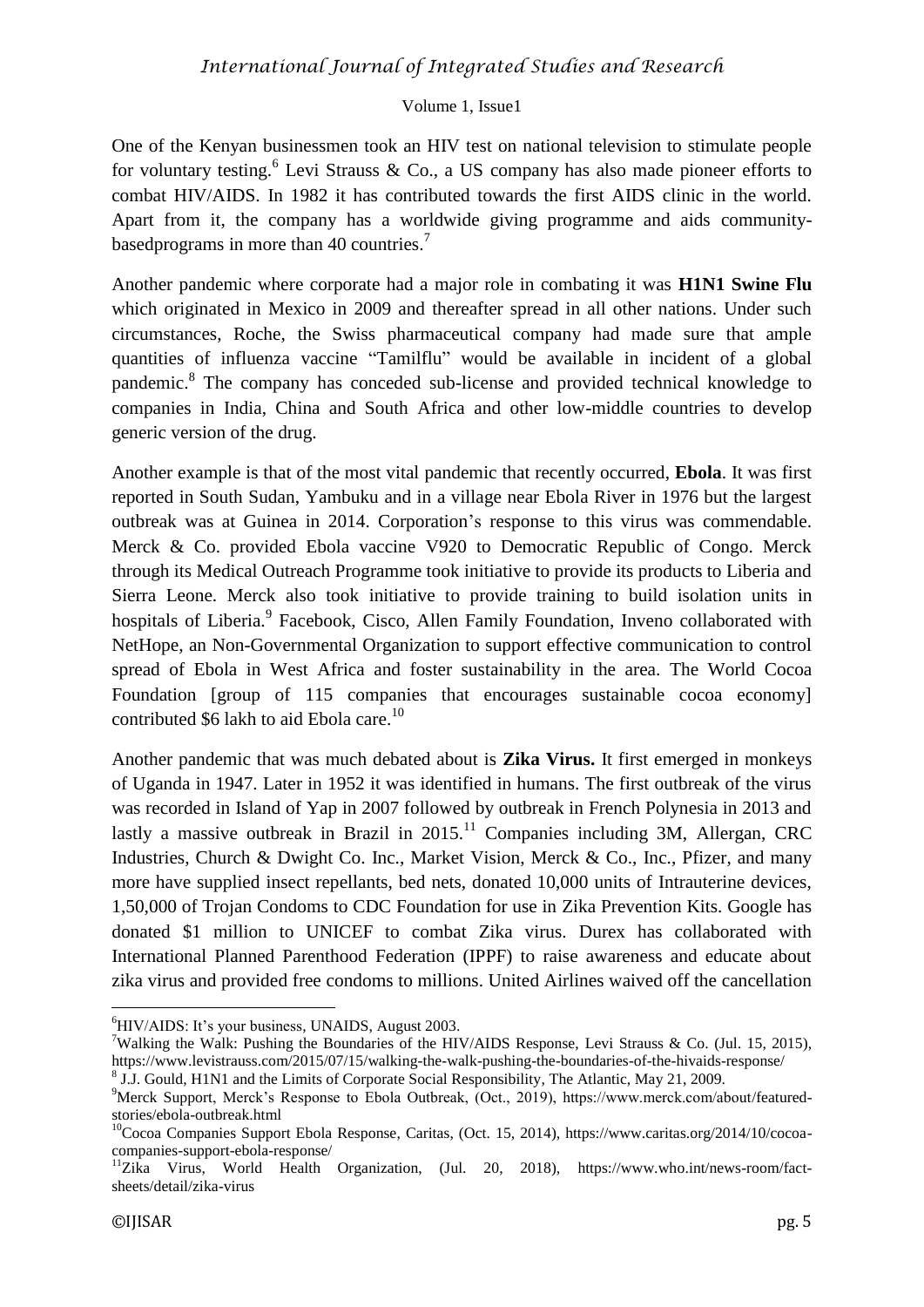charges in case of zika infected passengers cancel their tickers or change their travel date or destination<sup>12</sup>

Hence, wherever and whenever their need is felt, the corporations have stepped up and stepped in using their vast influence and resources to ease the suffering of the people and to assist the host government in overcoming the emergency, without straining the economy and hindering future development. The corporations realizing their responsibility towards their host country and its people has been the recent trend around the world.

## LEGISLATIVE FOUNDATION OF CSR BY DEVELOPED COUNTRIES

CSR has become a fundamental part of many companies' policy. The concept of CSR is strictly adhered to by the companies all over the world either because of moral liability or statutory obligation. There are many such countries that have made CSR mandatory by enacting legislation or adopting a policy. There has been significant increase all around the world in Committee Encouraging Corporate Philanthropy as many companies have followed certain aspect of corporate social responsibility.<sup>13</sup> Let us look at the legislative position of some developed countries on CSR.

## **Denmark**

The Danish government has taken a comprehensive step in promoting CSR. It is one of the countries to take initiatives to make CSR mandatory for the Danish companies. The Danish Financial Statement Act was enacted by the government for the companies specified under the Act to mandatory disclose their respective CSR practices and policies in their Annual Report. They are also required to disclose their course of plan, accomplishments in the current financial year to promote transparency, justice and prevent tax evasion. A provision has been added in the Act for the companies to focus on individual rights and climate change to inspire companies to work for better change. It will help companies to compete globally and make pragmatic changes in the world.<sup>14</sup> Nordea Bank is the first Nordic bank to adopt Equator principle<sup>15</sup> in furtherance of its CSR policy. It signed United Nations Principles for Responsible Investments (UNPRI) in 2007. It also evaluates environmental risks to evaluate social impact. Another corporate that has had significant impact in CSR activities in Denmark is Danske Bank. It has taken steps to reduce its impact on environment and also provided financial infrastructure to the society. It has also contributed in the field of sports to give children best playing conditions and ensuring a healthy life.<sup>16</sup>

## **Sweden**

<sup>1</sup> <sup>12</sup>Zika Virus Corporate Aid Tracker, U.S. Chamber of Commerce Foundation, (Jul. 10, 2016),https://www.uschamberfoundation.org/node/45033

<sup>&</sup>lt;sup>13</sup>Corporate Social Responsibility (CSR) in different countries, Transparent Hands, (Aug. 24, 2017), https://www.transparenthands.org/corporate-social-responsibility-csr-in-different-countries/

<sup>&</sup>lt;sup>14</sup> Henry Thacker, CSR Policies Around the World, The CSR Journal, Nov. 21, 2019.

<sup>&</sup>lt;sup>15</sup> It determines, assess, and manages social and environmental risk in financial projects.

<sup>&</sup>lt;sup>16</sup>Adeiumo Theophilus Adekunle, Corporate Social Responsibility in Denmark: Making a case for public /private sector synergy, Aalborg University, (2008).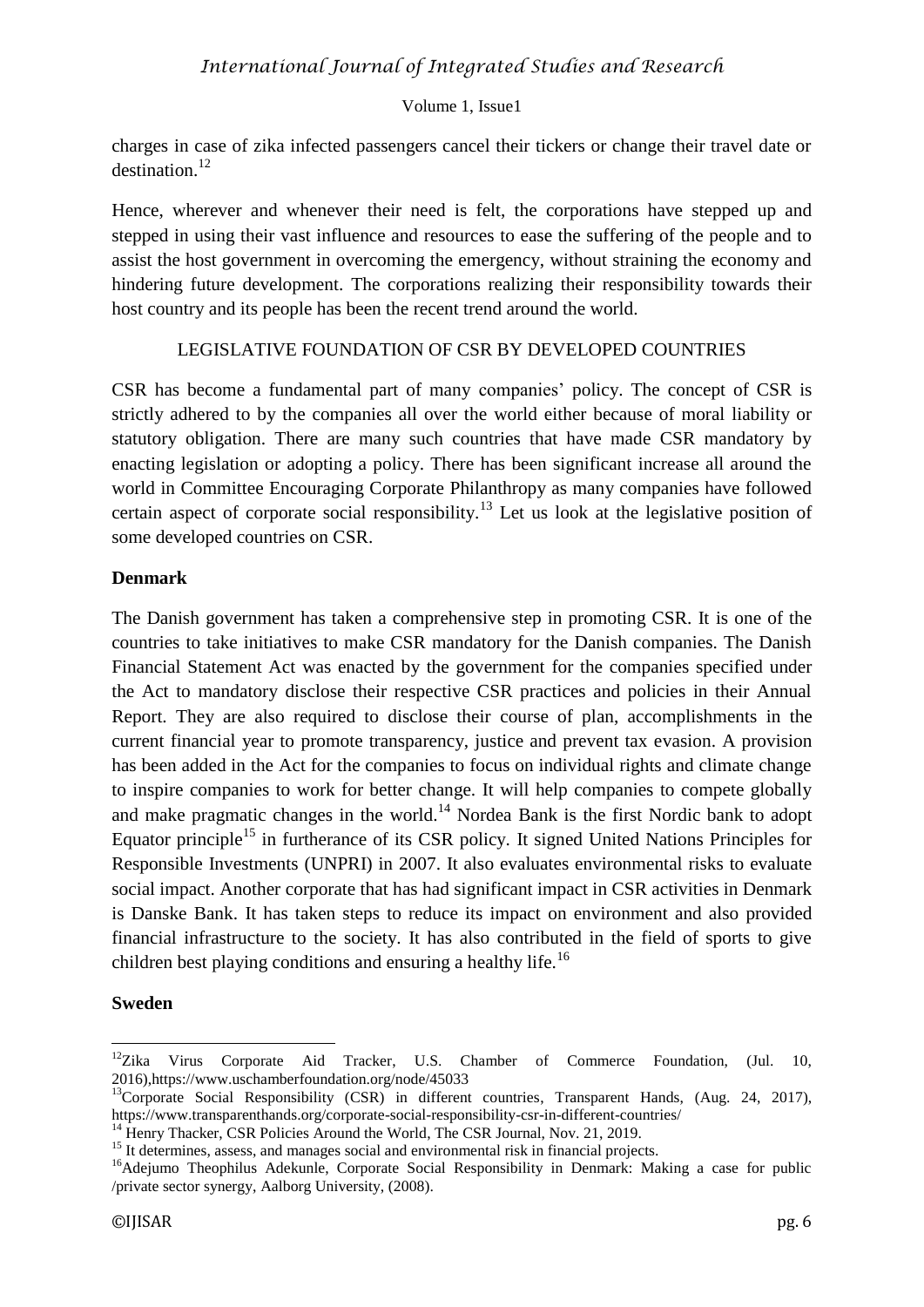#### Volume 1, Issue1

CSR has been one of the major developments in Sweden. The government motivates all Swedish companies to adhere to international as well as national guidelines including OECD guidelines, UN Guiding Principles for Business and Human Rights and the UN Global Compact principles to promote social sustainability.<sup>17</sup> Sweden is said to be a leader in promoting CSR activities and Swedish companies have played a significant role in achieving the feat. Sweden topped the list among 181 countries in Country Sustainability Ranking released by Robeco SAM in  $2019^{18}$ . It shows the competitiveness existing among the companies and the environmental risk taken by the companies of a particular country. One of the main reasons for success of CSR is many major Swedish companies are ranked Newsweek News Ranking 2019.<sup>19</sup>

#### **Norway**

In Norway, there are number of legislations that promotes CSR either directly or indirectly. The Accounting Act of 1988 explicitly provides that all Norwegian registered companies are required to include information on sustainability including reports on workplace surroundings, gender equality in their respective Director's Report. The offence of corruption and influencing in trading business has been dealt under Norwegian General Civil Penal Code, 1902.There are several other legislations that indirectly promote CSR in the form of promoting human rights, gender equality, reduce harmful emission of gasses, etc. Apart from the legislation, the government had made sure the Norwegian companies are aware about the OCED Guidelines for Multinational Enterprises, the UN Global Company and the Global Reporting Initiative  $(GRI)$ <sup>20</sup>

## CORPORATE SOCIAL RESPONSIBILITY IN INDIA

In April of 2014, India became the first country in the world to make it compulsory for the corporates to undertake social activities by making an amendment to the Companies Act, 2013 and adding new rules under Section 135 of the same. According to the new rules, a corporation having a certain turnover must mandatorily spend 2% of its profits from the past three consecutive years on social activities and towards the welfare of the society.<sup>21</sup>To make CSR laws more effective and impactful, government of India to prevent companies from using the unspent CSR amount in the next fiscal year along with the amount specified for that year brought an amendment in the Companies Act in 2019 which requires companies to deposit unspent CSR amount in a separate fund given under Schedule 7 of the Act by the end of the fiscal year and the same has to be utilized within a period of three years from the date

<sup>&</sup>lt;sup>17</sup>Sustainable business – Corporate Social Responsibility, Embassy of Sweden, (Jan.03, 2018), https://www.swedenabroad.se/en/about-sweden-non-swedish-citizens/thailand/business-and-trade-withsweden/sustainable-business--corporate-social-responsibility/

<sup>&</sup>lt;sup>18</sup>Sustainable Competitiveness Index Rankings 2019, The Global Sustainable Competitiveness Index, (Accessed on Apr. 19, 2020), http://solability.com/the-global-sustainable-competitiveness-index/the-index.

<sup>&</sup>lt;sup>19</sup>Green Rankings 2017, Newsweek, (Feb. 13, 2018), https://www.newsweek.com/top-500-global-companiesgreen-rankings-2017-18.

<sup>&</sup>lt;sup>20</sup>Haley Knudson, CSR in Norway: Joint Thematic Study, EUDF,

https://www.interregeurope.eu/fileadmin/user\_upload/tx\_tevprojects/library/file\_1523529564.pdf

<sup>&</sup>lt;sup>21</sup>The Companies Act, 2013, Section 135, Notified Date of Section:  $01/04/2014$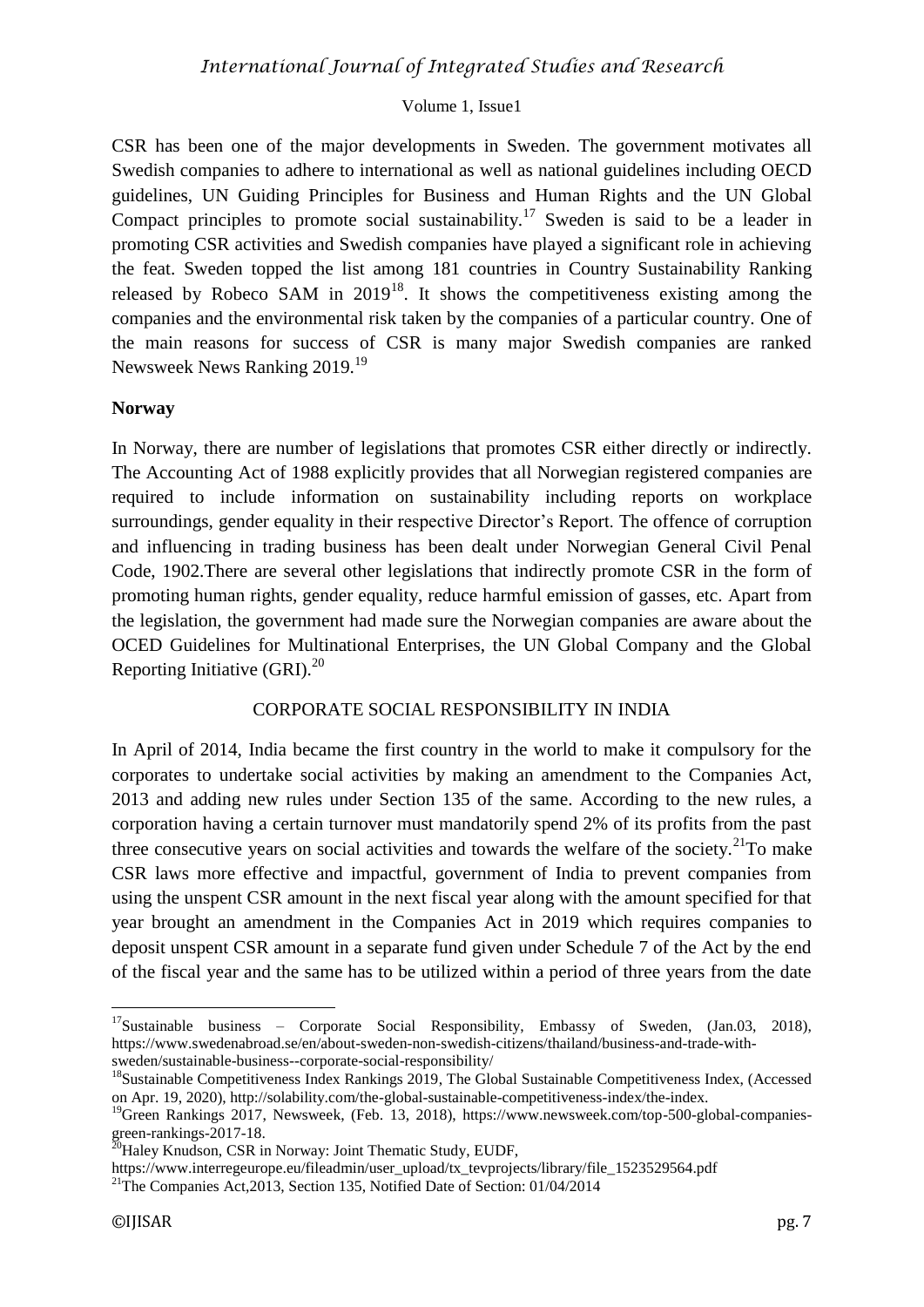#### Volume 1, Issue1

of such transfer. In case of default, the company shall be punishable with an imprisonment up to three years or a fine of not less than 50000 rupees which may extend to 25 lakh rupees or both.While the corporations have been partaking in the CSR activities, they have not really been able to integrate and align their commercial interests with the national interests and sustainable development. The problem lies in the standpoint of the corporations which still view CSR activities as a form of charity and nothing more than monetary financing of social activities, however, the idea of CSR is much deeper than that and looks for a permanent cure for the most long lasting socio-economic problems of our society.

In a country like India, abundant with social flaws like economic inequality, gender inequality, rural backwardness and illiteracy, etc, CSR acts as a means to transfer excess capital and monetary support from the big corporation making hefty turnovers to the struggling class of the country, or from the haves to the have-nots. For example, the TATA Group in India has been partaking in CSR activities through self-help groups of the country and have made major contributions towards alleviating and mitigating social problems by funding initiatives relating to women empowerment, rural development, supporting the income generation etc. The group has also contributed to healthcare sector by funding AIDS alleviation and awareness programs in India.<sup>22</sup> Similarly, Ultratech cement, which is the biggest cement company in India helped with rural development of over 407 villages.<sup>23</sup> The objectives of their contribution is the self-reliance of the rural population and help with their sustenance. Another example is the ITC group, through their CSR activities, helped over 6 million people to have sustainable source of livelihood.<sup>24</sup>

According to studies, the 2014 amendment to the Companies Act, 2013 making it mandatory for the corporations to spend 2% of their net profits in CSR activities, will increase the CSR funding in the country from 60 million dollars to 2 billion dollars annually.<sup>25</sup>According to Crisil Report, the spending of companies towards CSR from financial year 2015-financial year 2018 was Rs 53,000 crore. The report further stated that one-third of 1913 listed companies did not spend on CSR activity by citing multiple reasons. If they would spend the mandatory 2% of net profits, an additional amount of Rs 2380 crore would have been generated towards CSR activities.<sup>26</sup> However, the impact of CSR on the social conditions of the country is still not apparent after over 5 years of the law being in force. Despite the dedicated legislation and the mandates, CSR is still not working to its full potential in the country. Despite having gigantic resources and infrastructure, the inability of the countries corporations in relieving the countries of its social drawbacks can be attributed majorly to two factors.

<sup>&</sup>lt;sup>22</sup>Corporate Social Responsibility, TATA Sustainability group,  $(Apr. 19, 2020)$ . http://www.tatasustainability.com/CSR.aspx.

<sup>&</sup>lt;sup>23</sup>Social Projects, Ultratech Cement: Sustainability, (Apr. 19, 2020),https://www.ultratechcement.com/aboutus/sustainability/social-projects.

<sup>&</sup>lt;sup>24</sup>Nation First: Sab SaathBadhein, ITC Group,(Apr. 20, 2020),https://www.itcportal.com/aboutitc/profile/index.aspx.

<sup>&</sup>lt;sup>25</sup>Tima Bansal, The Unintended Consequences of India's CSR Law, Business Today, Jan. 13, 2015.

 $^{26}$ CSR spend tops Rs 50K-cr during FY15-18: Report, The Economic Times, Feb. 28, 2019.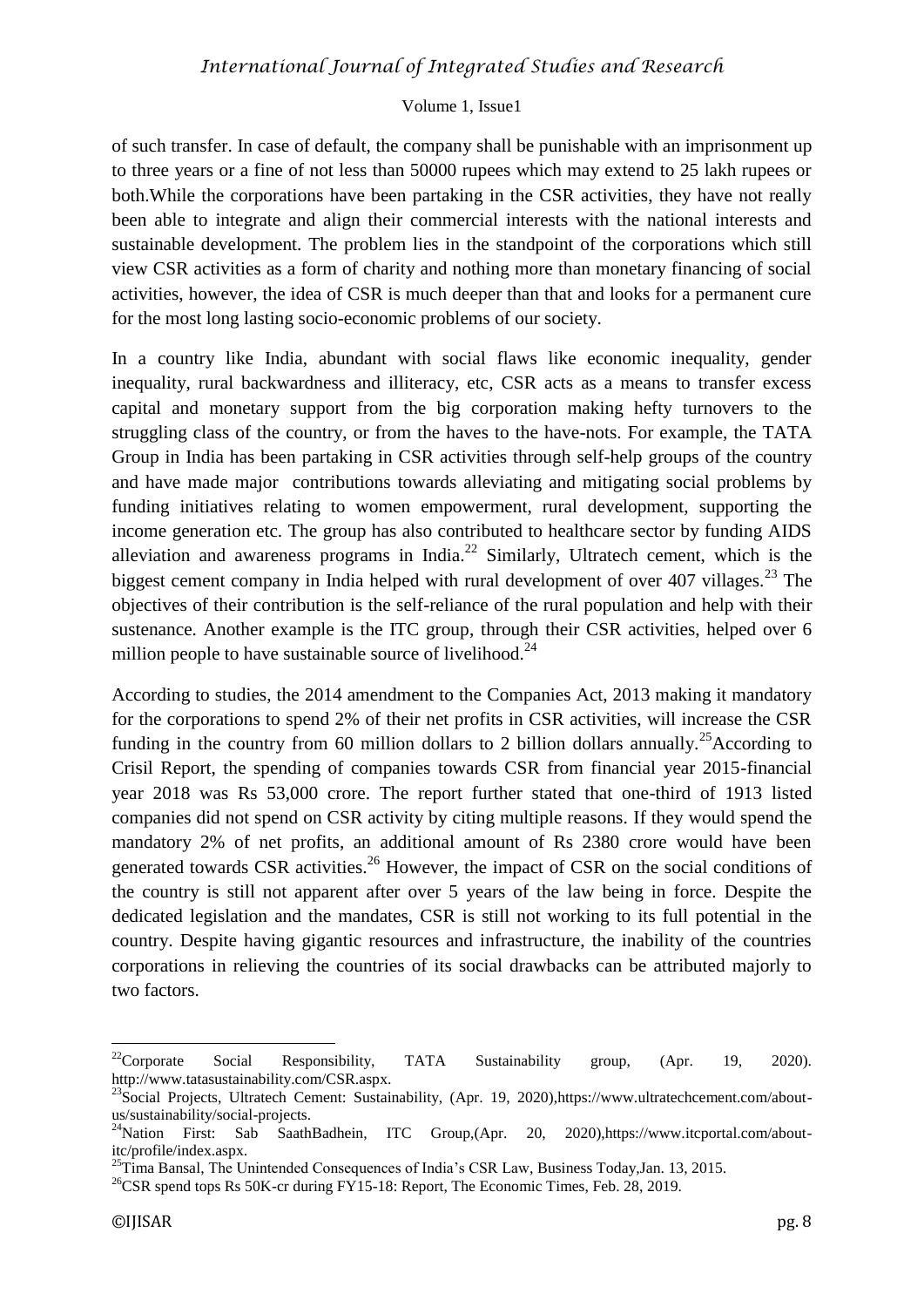#### Volume 1, Issue1

Firstly, these big corporations are so disconnected from the problems of the society that they fail to understand its problems. While donating money and undertaking CSR activities, these corporations are geared towards making profits and in pursuing this goal, often give rise to social and environmental evils. Meaning, that the corporation might be working towards the welfare of the society, but the corporate framework is such which functions to serve the selfish interests of the corporation. For example, while providing monetary support for rural development and other social welfare programs, at the same time exploit labours by giving them low wages with the motive of maximizing profits. Hence, even with the corporations undertaking CSR activities, their system is automated towards making profits even if it comes at the cost of the environment or the society which lives in it. Furthermore, social problems need more than just money and monetary support to be eradicated, but the corporations don't go to those depth to realize the roots of the problem and don't provide for a long-term relief.<sup>27</sup>

Secondly, along with making it mandatory for the corporations to equalize their CSR spending's with 2% of the company's net profit, Section 135 also prescribes certain criteria which qualifies the corporations to fall under the ambit of the Section. These criterions are based on the net worth, profit, and the turnover of the corporations, and hence, prevent them from being transparent about their income and spending. Companies in the past have fudged their income as well as their CSR spending's in order to meet the legal mandates. Furthermore, corporations that spent more than 2% of their profits in CSR activities have now started spending way less after the law has been enacted. Hence, the mandate of 2% and its eligibility criteria has had an adverse impact on corporations undertaking CSR activities and their contributions.

In times of emergency like that of the current  $COVID - 19$  pandemic, the role of  $CSR$  goes beyond the altruistic support for social problems of the country. When the country's economy is under a big strain due to the stoppage of economic activities, trade and business, the corporations must take over the role of relief providers. Using its huge financial capabilities along with its grand infrastructure, the corporations can provide lifesaving support and aid to the society and to the people of its host country. To promote and direct the corporations to provide their help in fighting against the coronavirus, the ministry of corporate affairs through a government order No. 10 of 2020 dated  $23/03/2020^{28}$ , declared, that the spending of CSR funds for COVID – 19 is an eligible CSR activity and will count towards fulfilling the legal mandate. This had the effect of taking some burden off the back of the government while also providing much needed relief to the people of the country. Hence, CSR provided great assistance in the fight against COVID-19, not only in India but all around the globe.

 $^{27}$ Id, 5.

<sup>&</sup>lt;sup>28</sup> Ministry of Corporate Affairs, Clarification on spending of CSR Funds for COVID-19, General Circular No. 10/2020, Mar. 23, 2020. https://invest-india-revamp-static-files.s3.ap-south-1.amazonaws.com/s3fspublic/inline-files/Covid\_23032020.pdf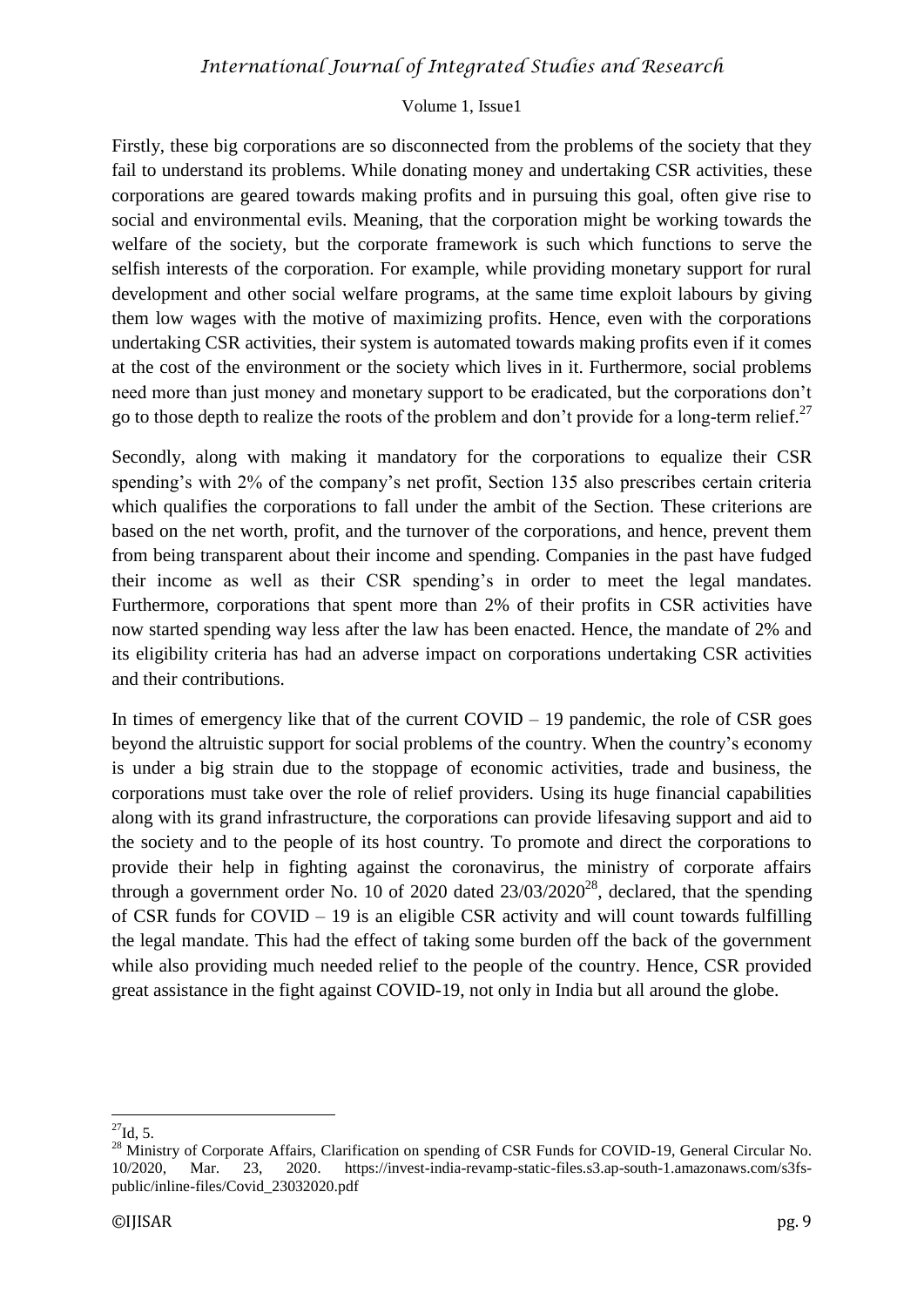# **CONCLUSION AND SUGGESTIONS**

The concept of CSR originated around the world to bring about a shift in the attitude of corporations towards the society and vice-versa. Hence, countries made CSR mandatory by enacting legislations. Even though the motive to enact CSR was genuine, it has failed to achieve the goal for which it was introduced due to procedural difficulties. However, it has provided a push to corporations to give back a part of their profits back to the society. There are number of changes that are needed to be made in the CRS laws. It must be understood that, the only motive of CSR is not to provide fiscal resources rather it involves the efficient use of resources by the corporations. Suppose a corporation is engaging in the production of food items, it can provide food items for free of cost to those who are Below Poverty Line to save them from starvation, on the other hand textile company can provide clothes, telecom can establish their services in remote and rural areas, as a result companies must be allowed to promote welfare, according to their specialization rather to focus only on financial resources.

Recently, India has made a reduction in the corporate tax rate for domestic and manufacturing companies to allow them to prosper, but at the same time it should have increased the percentage of CSR prescribed under section 135 of the Companies Act, 2013 as reduction in tax rate would leave huge profit margins in the hands of companies which can be utilized for the welfare of the society. The money that the corporation now save due to the slash in tax rates can be utilized by the corporations towards the welfare of the society.In case of default, the company shall be punishable with an imprisonment up to three years or a fine of not less than 50000 rupees which may extend to 25 lakh rupees or both.

In the midst of a global pandemic, the Ministry of Corporate Affairs on  $23<sup>rd</sup>$  March, 2020, issued a notification stating that expenditure borne by companies on activities listed out in Schedule 7 of the Act relating to promotion of healthcare, sanitation and disaster management or any other alike activities will be considered as a part of corporate social responsibility. Steps like these, promoting the corporations to use their resources for the development and welfare of the society by opening more mediums and easier methods of contributing should be undertaken by the governments of nations around the world. The process of providing monetary support for the welfare of the society should be made as convenient as possible for the corporations to ensure their proper compliance avoid its evasion.

In the Indian legislation, several drawbacks can be seen, for example, the criteria that determines the amount that has to be spent as CSR by a corporation and shown in the Annual Report of current financial year, the limited number of activities that would come under the ambit of CSR and be classified as CSR spending's are some of the major problems that has to be dealt by the country in future. The companies should not incur expenditure solely for not violating the law rather they need to collaborate with research centers, Non- Governmental Organizations, etc., who have worked in a particular field for not less than five years and have achieved specialization, to collect data and accordingly make efforts to eradicate the pre-existing social issues. Apart from it, corporations also need to remain in contact with